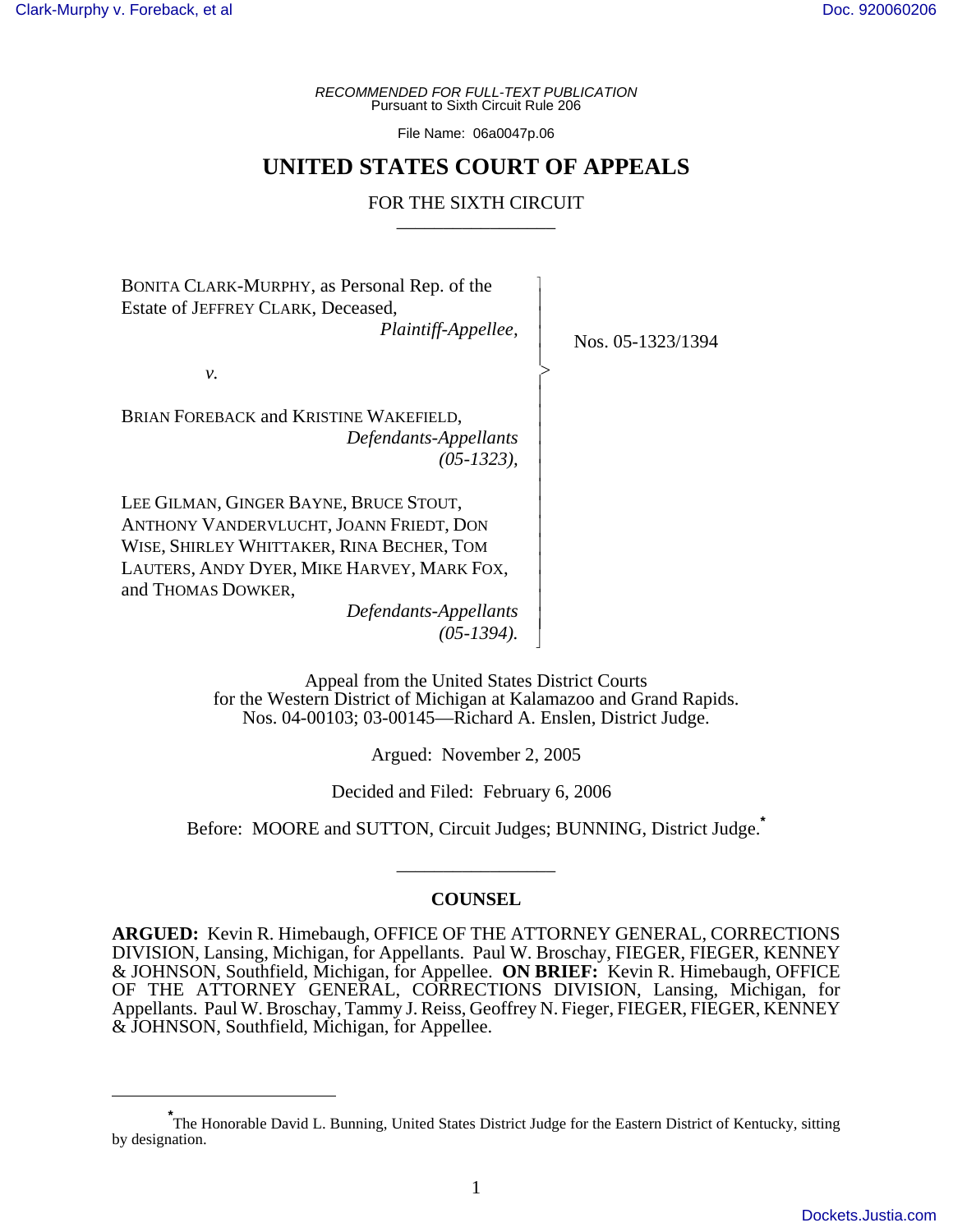SUTTON, J., delivered the opinion of the court, in which BUNNING, D. J., joined. MOORE, J. (pp. 12-13), delivered a separate opinion concurring in part and dissenting in part.

**\_\_\_\_\_\_\_\_\_\_\_\_\_\_\_\_\_**

# **OPINION \_\_\_\_\_\_\_\_\_\_\_\_\_\_\_\_\_**

SUTTON, Circuit Judge. At issue in this § 1983 action is whether the district court properly denied qualified immunity to 15 Michigan corrections officers on duty at various points during the isolation, dehydration and eventual death of inmate Jeffrey Clark. Viewing the facts in the light most favorable to Clark-Murphy (the representative of Clark's estate), we affirm the denial of qualified immunity as to 11 of the employees and reverse it as to 4 of them (Andy Dyer, Kristine Wakefield, Rina Becher and JoAnn Friedt).

I.

According to Clark-Murphy's version of this lamentable episode, here is what happened during the last six days of the Bellamy Creek Correctional Facility's custody over Jeffrey Clark.

*June 29*. On Saturday, June 29, 2002, the prison, located in Ionia, Michigan, was on "heat alert," a warning that applies whenever outdoor temperatures exceed 85 degrees and a warning that applied to the prison from June 29 to July 5. D. Ct. Op. at 2, JA 1991–92. At roughly 5:30 p.m. that day, Clark collapsed outside while waiting in line to enter the mess hall. Two prison officials, Captain Andy Dyer and Lieutenant Don Wise, attended to him, laying him down under the shade of a tree. Sergeant Kristine Wakefield, who also came to Clark's assistance, observed that "[h]e was crying. He said stuff about his dad, he said stuff about dying. He didn't make sense, really. [He] was not connecting a lot of it." JA 557. She did not perceive any physical problems with Clark but "thought [he] had some mental problems." JA 558. Using a wheelchair, Wakefield and Dyer transported Clark to an observation cell.

As its name suggests, an observation cell gives officers an opportunity to observe a prisoner more closely than would be possible if the prisoner were in the general prison population. Two observation cells were located near the "pod," the control center at the junction of two residence wings in the Bellamy prison. Each of the observation cells has a small window and two slots through which officers may pass food to the inmate and (if appropriate) cuff the inmate's hands or feet. On the way to meals or exercise, prisoners in the general population pass by the observation cells.

When the officers placed Clark in one of the observation cells on June 29, Wakefield observed that "he start[ed] barking like a dog, screaming at the top of his lungs." JA 561. Dyer told Sergeant Tom Lauters, the officer in charge of the unit, that Clark "need[ed] to be referred—his behavior was real erratic and  $\lceil \cdot \rceil$  he needed to be referred for psychological services." JA 2504. Some officers on the housing unit, however, told Wakefield that they thought Clark was "faking." JA 202.

That same day, Lauters filled out a psychiatric referral form, called a "Roberta-R" (which stands for reasoning, orientation, behavior, emotions, recall-and-memory, talk, appearance and relationships), noting that Clark had suffered a seizure. JA 2588. When Lauters and other officers attempted to move Clark to his regular cell later that day, Clark "stiffened up and his legs just gave out," JA 2592, and when they arrived at his regular cell Lauters noticed Clark's packed duffel bag, from which he inferred that Clark had planned to leave his cell and was "a manipulator," JA 2593. Based on these observations, Lauters returned Clark to the observation cell. So far as the record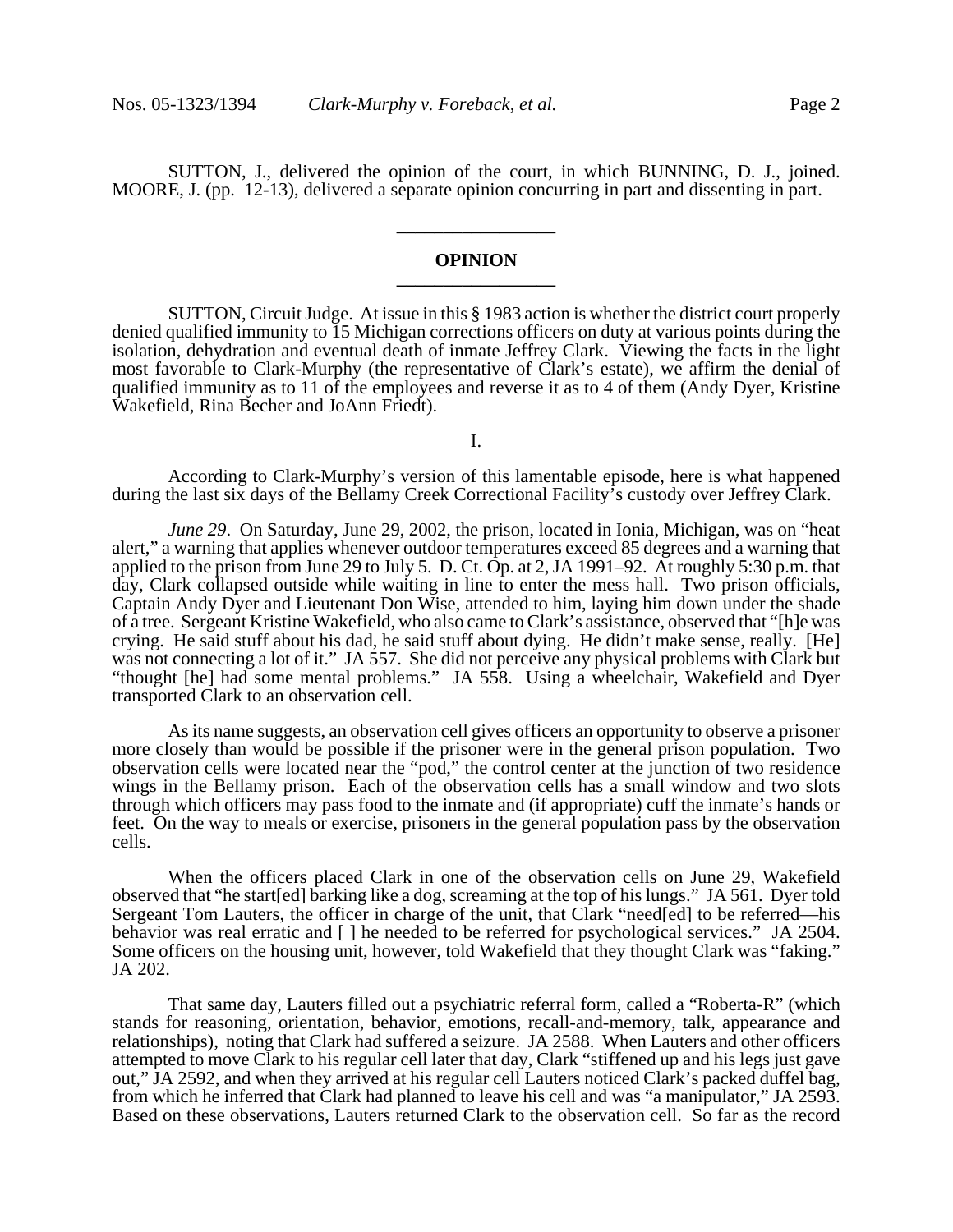shows, this was the last time the door to Clark's cell was opened while he was alive; the officers handled all other contact with him through the slots in his cell door.

*June 30.* When officer Bruce Stout arrived at work at 6 a.m. on Sunday morning, he found the water to Clark's cell turned off. Sergeant Mike Harvey, the supervisor of the unit during this shift, telephoned JoAnn Friedt, a registered nurse, telling her that "prisoner Clark was barking and would not talk or respond to me." JA 2751. In response, Friedt said that she "was aware of it" and that she "put the Roberta-R Form in for psych to follow-up with him." JA 2780.

At 7 p.m., during Lauters' shift, Clark was "[w]alking back and forth, barking and yelling." JA 769. Despite this odd behavior, Lauters did not determine whether Clark was receiving psychiatric care: "I knew that healthcare was contacted. I left it at that." JA 2599. At 10:35 p.m., during the night shift, the log book revealed that Clark was "still beating on [the] door and yelling." JA 769. At some point that weekend, inmate Andre Williams heard Clark asking for water.

*July 1*. On Monday, at 5:40 a.m., officer Anthony VanderVlucht noted that "Clark is acting very strange, talking and yelling at himself." JA 769. When Harvey arrived at 6 a.m., VanderVlucht told him that Clark was not drinking. By the end of VanderVlucht's 16-hour shift at 2 p.m., he had not seen Clark sleep.

During Harvey's morning shift, psychologist Mark Fox observed Clark and noted that he was "acting somewhat strangely" and that it "was kind of difficult to carry on a conversation with him." JA 1783. Fox diagnosed Clark with "psychosis." JA 1788. As Fox was leaving, Clark asked him if he could turn the water on. Fox says he asked Harvey to do so but, according to Harvey, Fox "said [Clark] was acting out to try to manipulate his way to a transfer." JA 2754. Officer Ginger Bayne recalled that it was Fox who ordered the water turned off. Later that day, Bayne observed Clark drinking from his toilet, an observation she shared with Harvey. She acknowledged that Clark needed mental health attention but did nothing because "that is what the Roberta-R was for." JA 1465. She also noted that the water had been turned off during this shift.

At 7:52 p.m., during Lauters' shift, Clark "threw his food tray on the floor and wall." JA 769. Lauters claims that Clark's water was never turned off during his shift. When officer Brian Foreback and Lieutenant Shirley Whittaker relieved Lauters later that night, however, Foreback observed that the water to Clark's cell was turned off. Foreback could not remember whether the water was ever turned back on during his shift. That night, Rina Becher, a relief sergeant who was filling in for another sergeant, "observed [Clark] pacing back and forth naked and telling me he was selling candy canes." JA 2107. She believed that Clark needed to see someone (presumably a psychologist or a psychiatrist) but was satisfied when she learned that a Roberta-R had been filled out.

*July 2*. On Tuesday, Stout arrived at 6 a.m., relieving Whittaker, and again found the water in Clark's cell turned off. Roughly two hours into the shift, Harvey instructed Stout to turn on the water. Another officer observed Clark urinating in the corner of the cell; the urine ran under the door, leading inmate-workers to complain about the "sticky" floor. JA 212.

 Later that day, Tim Nelson, unit chief of the outpatient mental health unit, sent Deputy Warden Lee Gilman an e-mail stating that "it is my clinical opinion that prisoner Clark is psychotic and should have been or should be referred . . . for intense psychiatric treatment. . . . [H]is current level of functioning requires intense interventions." JA 822. The record does not reveal any response by Gilman to this e-mail. That afternoon, Lauters, who still did not know whether Clark had received medical attention, noticed that Clark's cell was "trashed." JA 2613. Officer Tom Dowker reported that Clark refused his dinner that day.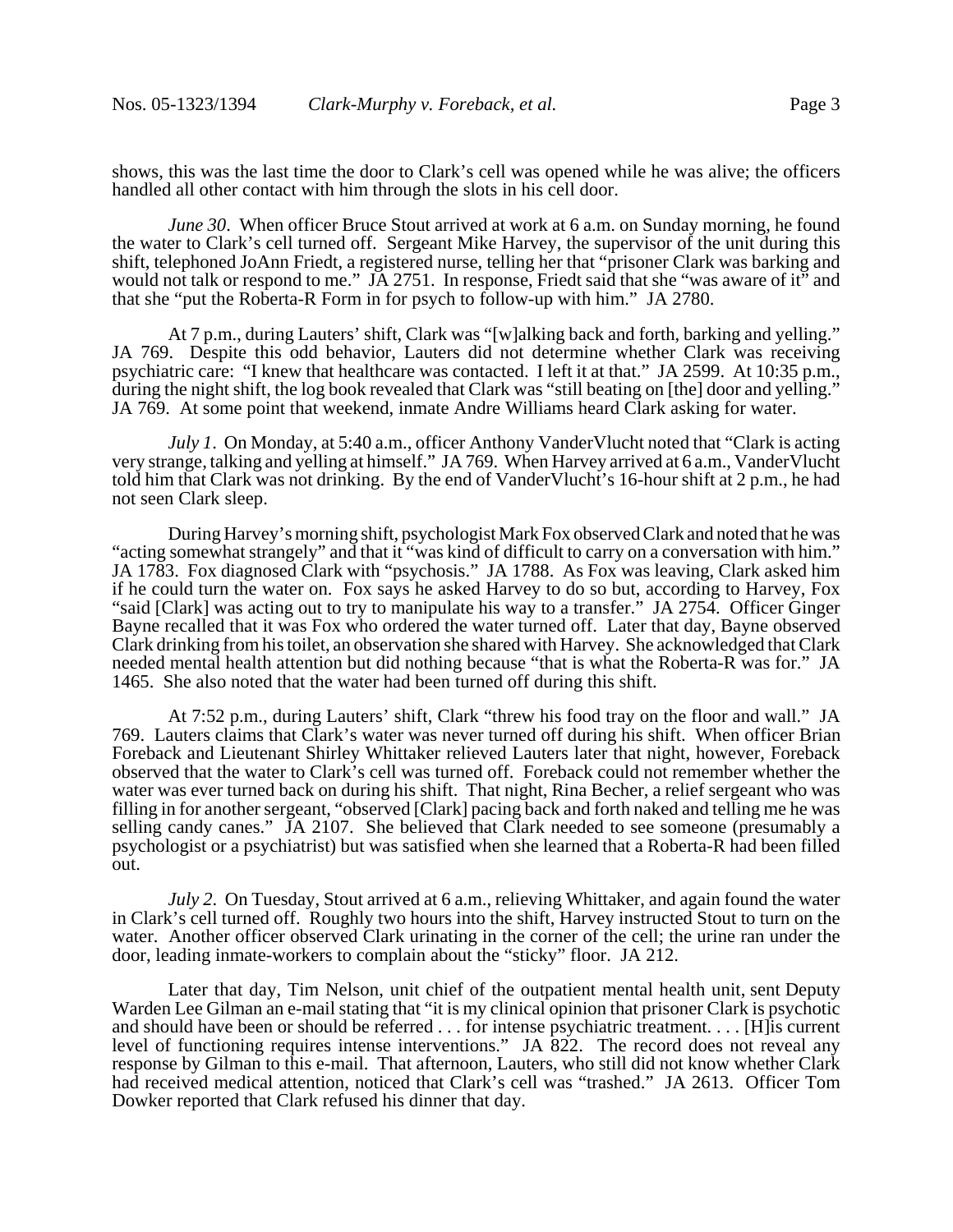*July 3*. On Wednesday, Clark refused his breakfast. The officer who attempted to deliver his food noticed that "the floor, walls, and Clark were covered with something that looked like dried food." JA 213. Harvey asked Rufus Wright, the residence unit manager, if he could move Clark and informed Wright that the water to the cell was off. "It's 90 degrees," Wright responded, "you can't have the water off." JA 214.

From outside the observation cell, Fox observed Clark for "a couple of minutes," JA 1798, noting that he was virtually non-responsive and that he "was laying on his cell floor when [I] arrived. He refused to get up and talk to [me]. . . [H]e continues to act in an odd manner, but he has become less aggressive in behavior, i.e., not banging on the cell doors much. . . . Unable to assess because inmate is refusing to talk." JA 1795–96. Fox informed Harvey that "Clark had a history of acting out to get into segregation." JA 214. Later, Nelson contacted Fox regarding a report from an officer concerned about Clark's condition. According to Nelson, Fox said "he was not going to go back to the housing unit as he had already talked to Clark." JA 214. "Clark was a 'manipulator,'" Fox added, "and was 'trying to have things his way.'" JA 214.

On the next shift, Lauters noticed nothing unusual about Clark, though as far as he knew Clark still had not received psychiatric help. Officer Thomas Dowker, who worked with Lauters every day that Clark was in the cell, acknowledged some deterioration in Clark's condition. Officer Ricardo Dominguez observed Clark lying naked on his bed. According to the log book, Clark refused to accept his evening meal. During Clark's time in the observation cell, several inmates heard Clark asking for water as they passed his cell on the way to the mess hall. JA 573, 1288–94, 1640, 2016, 2017, 2020.

*July 4*. At roughly 1 a.m., during Whittaker's shift, Clark was discovered dead. His body lay naked on the floor, in full rigor mortis, with eyes open and vomit encrusted on his mouth. The water to Clark's cell was turned off and the toilet was dry. When an emergency medical crew arrived, they asked how long it had been since someone had checked on Clark. Upon being informed it had been 35 to 45 minutes, one of them said, "Jesus. He's rigored." JA 216.

Michigan Detective Michael Morey investigated the scene and noted a strong odor of urine, a pool of urine beneath Clark's mattress and debris on the floor, including uneaten food. Due to the smearing of filth on the cell window, Morey determined that "very little of the activity inside that cell could have been observed from the outside." JA 2050. Gilman reached the same conclusion: Due to "the filth on the inside of the window of the door," he did not "believe that officers in the pod could see anybody in those cells." JA 785.

An autopsy revealed that Clark had died of dehydration.

On March 3, 2003,Clark's estate, through his sister Bonita Clark-Murphy, filed two lawsuits against a number of prison employees under 42 U.S.C. § 1983, alleging that they were deliberately indifferent to Clark's medical needs in violation of the Eighth and Fourteenth Amendments. Ruling on three summary-judgment motions filed by different groups of defendants in the two cases, the district court eventually dismissed the claims against several employees as a matter of law. As to the remaining 15 defendants, the district court ruled (1) that there was a fact dispute about whether they were deliberately indifferent to Clark's need for water, ventilation and medical care, and (2) that qualified immunity did not apply to these employees because Clark's right to these necessities and services was clearly established at the time of the incident. Thirteen of the employees filed an interlocutory challenge to this ruling, while two of them filed a separate interlocutory challenge to the ruling. We have jurisdiction over each interlocutory appeal, *Mitchell v. Forsyth*, 472 U.S. 511, 527 (1985); we give de novo review to the district court's summary judgment decisions, *Thomas v. Cohen*, 304 F.3d 563, 568 (6th Cir. 2002); and we have exercised our discretion to consolidate the two appeals and resolve them together.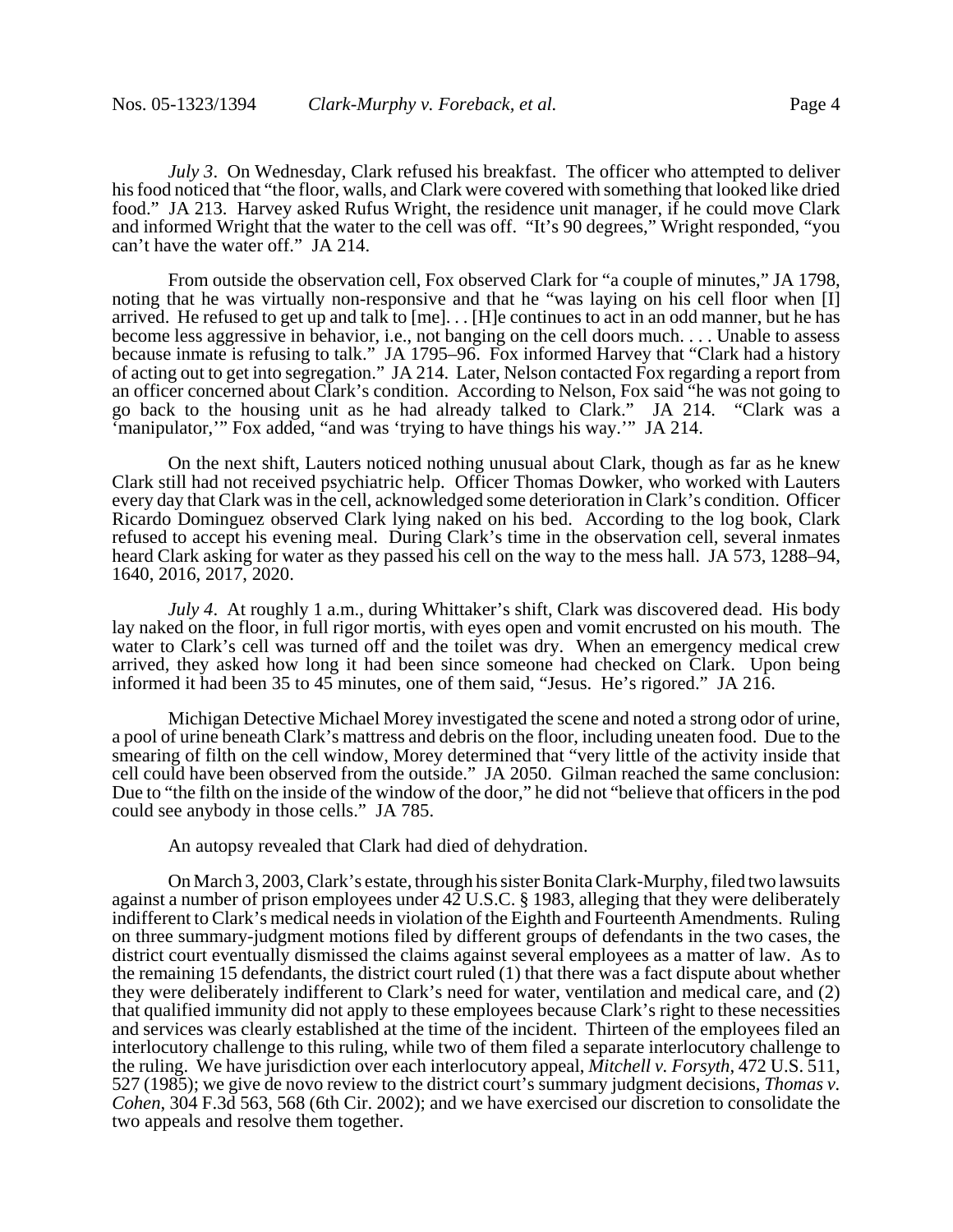Something obviously went wrong during the last six days of the State of Michigan's custody over Jeffrey Clark, and the question is whether a triable issue of fact exists over the constitutional responsibility of these 15 defendants for his suffering and eventual death. Faced with this grim set of allegations and with the requirement that we must accept them as true at this stage of the litigation, one might be tempted to invoke the doctrine of *res ipsa loquitur* and let the trial begin. But the Constitution gives governments considerable leeway when it comes to the day-to-day challenges of managing a prison and erects a series of hurdles that allegations of prisoner mistreatment must clear before they proceed to a jury.

First, the standard of care in this area is not negligence, *Farmer v. Brennan*, 511 U.S. 825, 835 (1994), which is why *res ipsa loquitur* does not apply, *Sweeney v. Erving*, 228 U.S. 233, 240 (1913). Under the Eighth Amendment, an inmate may bring a § 1983 claim regarding his conditions of confinement only when he can show that there has been "deliberate indifference" to his "medical needs." *Estelle v. Gamble*, 429 U.S. 97, 104 (1976); *see also Farmer*, 511 U.S. at 832 ("The Amendment  $\lceil \cdot \rceil$  imposes duties on these officials [to] ensure that inmates receive adequate food, clothing, shelter, and medical care, and . . . [to] 'take reasonable measures to guarantee the safety of the inmates.'") (quoting *Hudson v. Palmer*, 468 U.S. 517, 526–27 (1984)). To establish "deliberate indifference," an inmate must show that the alleged mistreatment was "objectively" serious and that the defendants "subjectively" ignored the inmate's medical or safety needs. *Farmer*, 511 U.S. at 829, 834. A claimant may satisfy the subjective prong of this inquiry by establishing that "the official knows of and disregards an excessive risk to inmate health or safety," which is to say "the official must both be aware of facts from which the inference could be drawn that a substantial risk of serious harm exists, and he must also draw the inference." *Id*. at 837.

Second, qualified immunity prevents the officers from being held liable for constitutional violations if the right at issue was not "clearly established" at the time of the violation. *Saucier v. Katz*, 533 U.S. 194, 200 (2001). Under *Saucier*, the "dispositive inquiry in determining whether a right is clearly established is whether it would be clear to a reasonable officer that his conduct was unlawful in the situation he confronted." *Id.* at 202.

# A.

Turning to the constitutional question, we note that little room for debate exists about the objective component of Clark-Murphy's Eighth Amendment claim. In the abstract, the deprivation of water and medical care, including psychological services, of course would be "sufficiently serious" to satisfy this requirement, *Farmer*, 511 U.S. at 834, and the defendants do not argue otherwise. The question is whether the defendants satisfy the subjective component of the claim, a question that we will answer by dividing the defendants into two groups—those involved only in treating Clark's collapse outside the mess hall on June 29 and those involved in his treatment from that day forward.

# 1.

Captain Dyer and Sergeant Wakefield assisted Clark after he collapsed outside the mess hall on June 29. Each defendant's involvement in Clark's care ended after the two of them transferred him to Lauters' unit later that day. While they each perceived that Clark needed psychological care, they had no reason to expect that Lauters or any of the other defendants charged with Clark's care would fail to secure that help. Nor did they leave it at that. Each of them took reasonable steps to ensure that Lauters looked out for Clark's safety in this area. *See, e.g.*, JA 2504 (Dyer told Lauters that Clark needed psychological services); JA 190 (Wakefield "radioed to the unit to find out any information that would help us on him"). *See Farmer*, 511 U.S. at 844 (noting that "officials who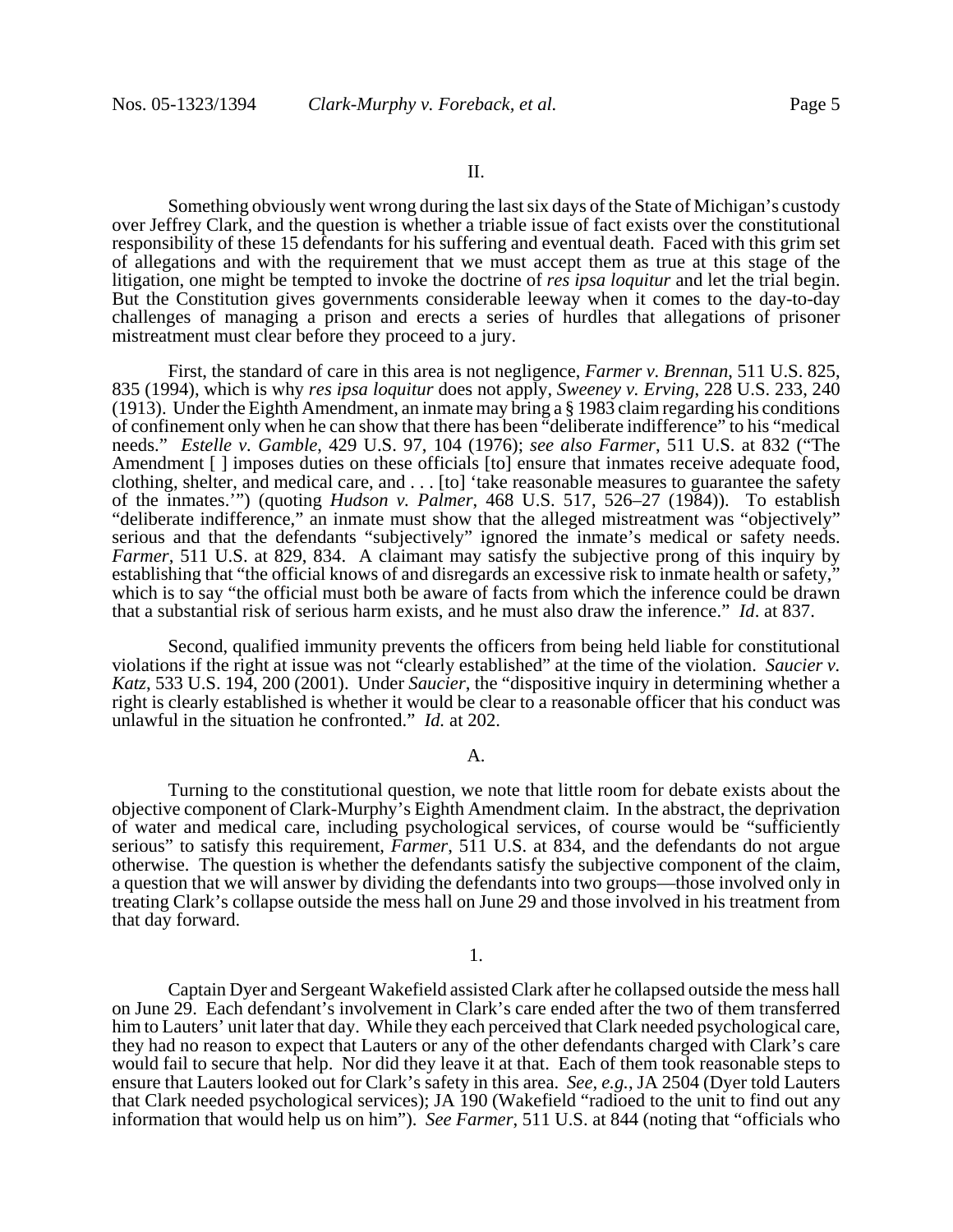actually knew of a substantial risk . . . may be found free from liability if they responded reasonably to the risk, even if the harm ultimately was not averted").

Clark-Murphy has not produced evidence indicating or even suggesting that these defendants had any reason to think Clark was not receiving the psychological treatment he needed after June 29. And there is no evidence that these defendants had any reason to think that Clark was dehydrated at this point in time. While it fairly can be said that each of these defendants perceived a risk to Clark's health, they acted reasonably in response to that perception. Clark was moved to an observation cell, and the officers looked into his treatment history and communicated their concerns that Clark needed psychiatric assistance. Clark-Murphy does not allege that these officers had any other responsibility for, or interaction with, Clark after this incident. On this record, the constitutional claims of deliberate indifference fail as a matter of law against these two defendants. *See Williams v. Mehra*, 186 F.3d 685, 692–93 (6th Cir. 1999) (en banc) ("Plaintiff would need to show that the doctors actually knew that [their actions] constituted an excessive risk to [plaintiff's] health or safety."); *Davis v. Agosto*, No. 02-6141, 2004 WL 376833, at \*4 (6th Cir. Feb. 27, 2004) (requiring "reliable inference[s] of wantonness") (internal quotation marks omitted).

2.

The claims against most of the remaining 13 officers are another matter. Each of these officers had some involvement with Clark after his June 29 collapse, and each of them learned at one time or another about his serious psychological needs or his potential for dehydration. As shown by the following assessment of the evidence, Clark-Murphy has presented sufficient evidence from which 11 of these defendants (all but Becher and Friedt) could have inferred that a substantial risk of serious harm existed to Clark's health and safety from the deprivation of water or psychological treatment, or both.

# DEPUTY WARDEN

Lee Gilman

Gilman received an e-mail on July 2 from the head of the outpatient mental health unit stating that "it is my clinical opinion that prisoner Clark is psychotic  $\dots$ . [H]is current level of functioning requires intense interventions," JA 211; the record offers no indication that Gilman responded to this e-mail.

### LIEUTENANTS

### Shirley Whittaker

Shifts: June 30 through July 4, 10 p.m. to 6 a.m.

Whittaker agreed that Clark had "a mental problem [and] that he needed some sort of psychologist or other mental health professional," JA 2070; the water was turned off during her shifts; she did not follow up to ensure that Clark was receiving needed care; and she was the supervisor on duty the night Clark died.

## Donald Wise

Shifts: June 29 through July 3, 2 p.m. to 10 p.m.

Wise worked every day that Clark occupied the cell; he observed Clark's strange behavior; he knew the water had been turned off by Harvey and Lauters; and he did nothing to ensure Clark received medical treatment.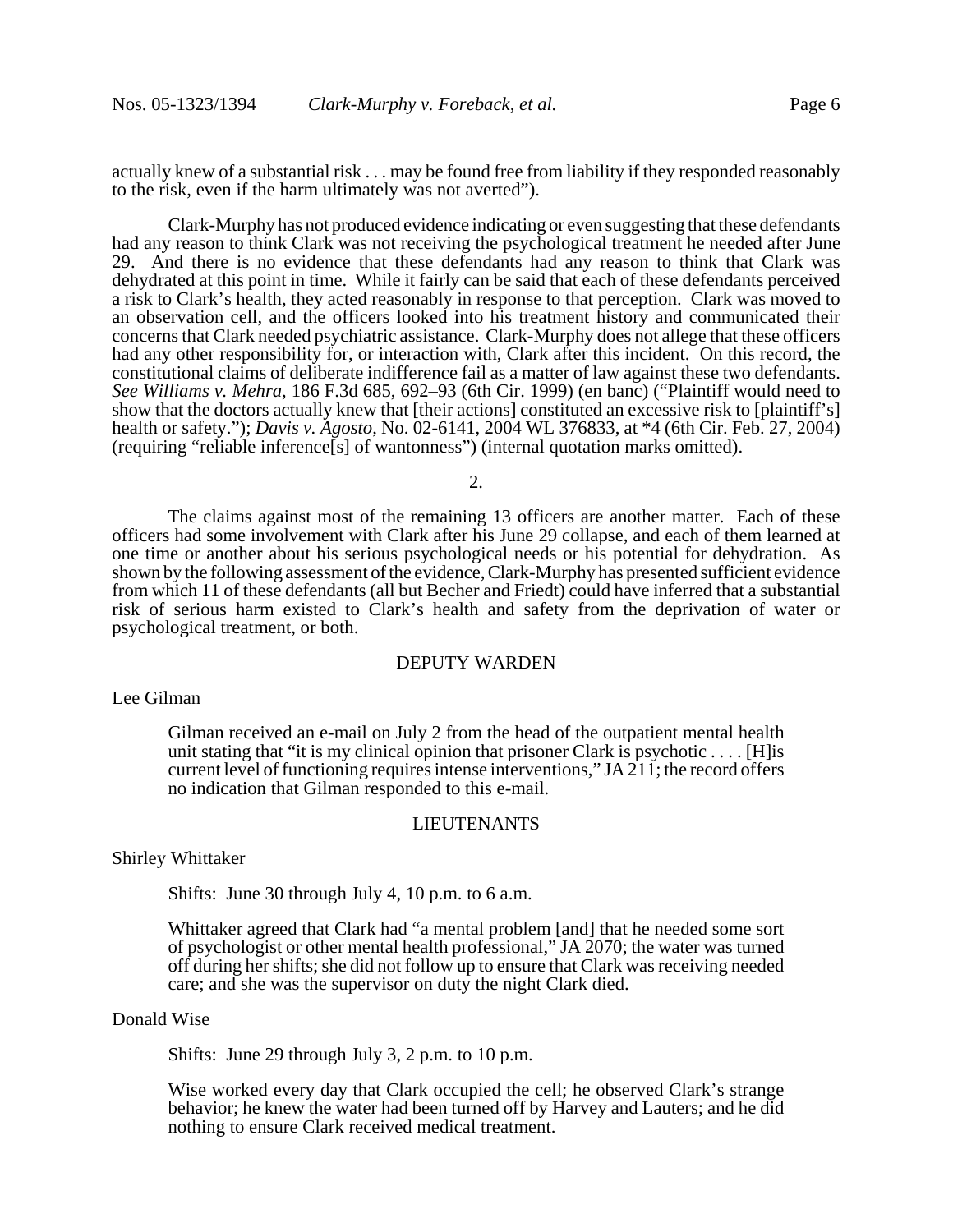# SERGEANTS

# Rina Becher

Shift: July 1, 10 p.m. to 6 a.m.

Becher observed Clark "pacing back and forth naked and telling me he was selling candy canes," JA 2107; she believed he needed psychiatric help and was told that a Roberta-R had been completed for him.

#### Mike Harvey

Shifts: June 30 through July 3, 6 a.m. to 2 p.m.

On each day that Clark was in the observation cell, the water was off for at least part of Harvey's shift; Harvey was aware of Clark's mental illness and that Clark was not drinking or eating; VanderVlucht told Harvey that he was concerned that Clark was not drinking; Fox relayed information to Harvey that Clark wanted water; and on July 3, the day Clark died, the water was still off during Harvey's shift.

## Tom Lauters

Shifts: June 29 through July 3, 2 p.m. to 10 p.m.

Lauters was told by Dyer that Clark needed "psychological services," JA 2504; and he did nothing after filling out a referral form—"healthcare was contacted, I left it that," JA 2599—even though Clark's disturbing behavior persisted throughout Lauters' shifts.

# **OFFICERS**

### Ginger Bayne

Shifts: June 30 and July 1, 6 a.m. to 2 p.m.

Bayne saw Clark drinking from the toilet; Clark asked her for water; she told Stout "that Clark was a problem," JA 1495; and while she knew that Clark needed mental health care she did not ensure that it was provided.

## Tom Dowker

Shifts: June 29 through July 3, 2 p.m. to 10 p.m.

Dowker heard "screeching, barking, [ ] jibberish" from Clark, JA 1559; he thought that Clark needed "psychological or psychiatric intervention," *id*.; he perceived Clark deteriorating on July 3; and he did nothing to ensure Clark was getting help.

### Brian Foreback

Shifts: July 1 and 3, 10 p.m. to 6 a.m.

During his July 1 shift, the water was turned off both when Foreback began the shift and when he ended it; the water was turned off when he began his July 3 shift up until Clark's dead body was discovered; and it appears that Foreback did not check on Clark during his last shift.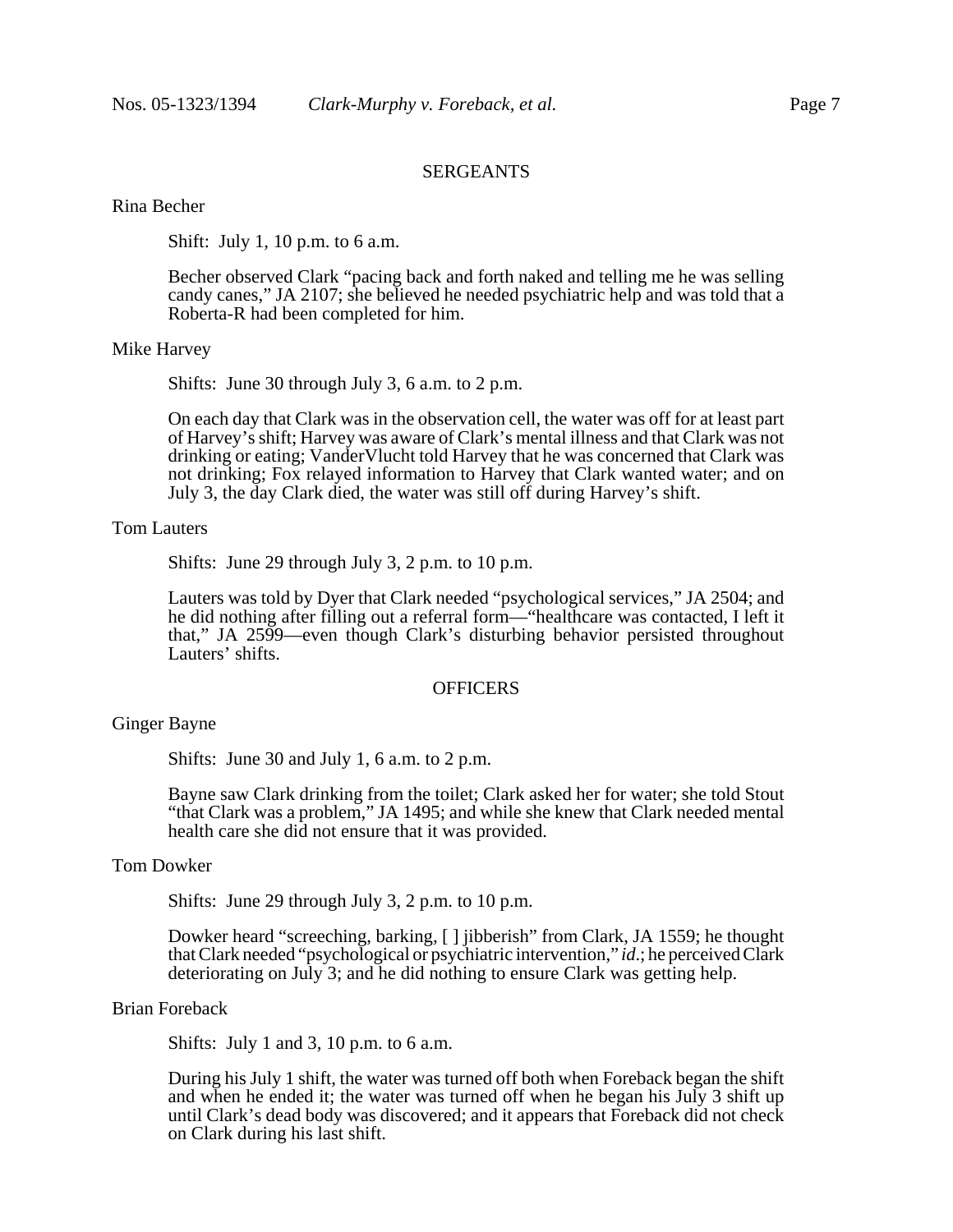# Bruce Stout

Shifts: June 30 and July 2, 6 a.m. to 2 p.m.

Stout knew the water was repeatedly turned off in Clark's cell; he knew that Clark had exhibited symptoms of mental illness; and he did nothing to ensure that Clark was getting help.

Anthony VanderVlucht

Shifts: June 30, 10 p.m. to 6 a.m.; July 1, 6 a.m. to 2 p.m.

VanderVlucht realized Clark was not drinking water; he inferred that this posed a risk to Clark's health; he perceived symptoms of mental illness (heard Clark barking and yelling); and he did nothing to seek help for Clark.

# MEDICAL

JoAnn Friedt, nurse

Shift: June 30, 6 a.m. to 2 p.m.

Harvey telephoned Friedt, telling her that "prisoner Clark was barking and would not talk or respond to me." JA 2751. In response, Friedt said that "I was aware of it and that I put the Roberta-R Form in for psych to follow-up with him." JA 2780.

Mark Fox, psychologist

Shifts: Visited Clark on July 1 and 3.

As a psychologist, Fox was well-positioned to identify Clark's psychosis and to address it; he did not address the problem during his first examination and gave Clark only a cursory examination the day he died, despite his awareness that Clark was suffering from psychosis and despite seeing Clark in a non-responsive condition; and Fox may have ordered the water turned off in Clark's cell.

As this record evidence shows, each of these defendants, except for Becher and Friedt, repeatedly perceived sufficient facts to infer that Clark faced serious risks to his health and safety. With regard to the dehydration claim, Clark-Murphy has presented evidence indicating that the water repeatedly was off during many of these defendants<sup>5</sup> shifts, that other inmates heard Clark asking for water throughout the week, that officers perceived that Clark was not drinking and that the prison was on a heat alert throughout this six-day period. With regard to the mental-illness claim, many of the officers testified that they believed Clark needed psychological attention. *See* Gilman Br. at 11 (Fox diagnosed Clark with psychosis); *id*. at 17 (Gilman was advised that "Clark needed psychiatric treatment"); *id*. at 21 (Bayne thought that Clark had "mental health" needs); *id*. at 24 (VanderVlucht "thought Clark's problems were psychological"); *id*. at 25 (Dowker "thought . . . Clark needed psychological or psychiatric intervention"); *id*. at 27 (Harvey "thought that Clark 'had some mental issues'"); *id*. at 29 (Whittaker "thought that Clark needed to be seen by a mental health professional").

Despite these widely held beliefs, the record shows that Clark languished in his cell for five days without the door being opened and apparently with the officers unable readily to see into his cell for part of this time. Even though prison rules required officers to go up the chain of command if they felt that a referral had not secured the requisite assistance for an inmate, these defendants pin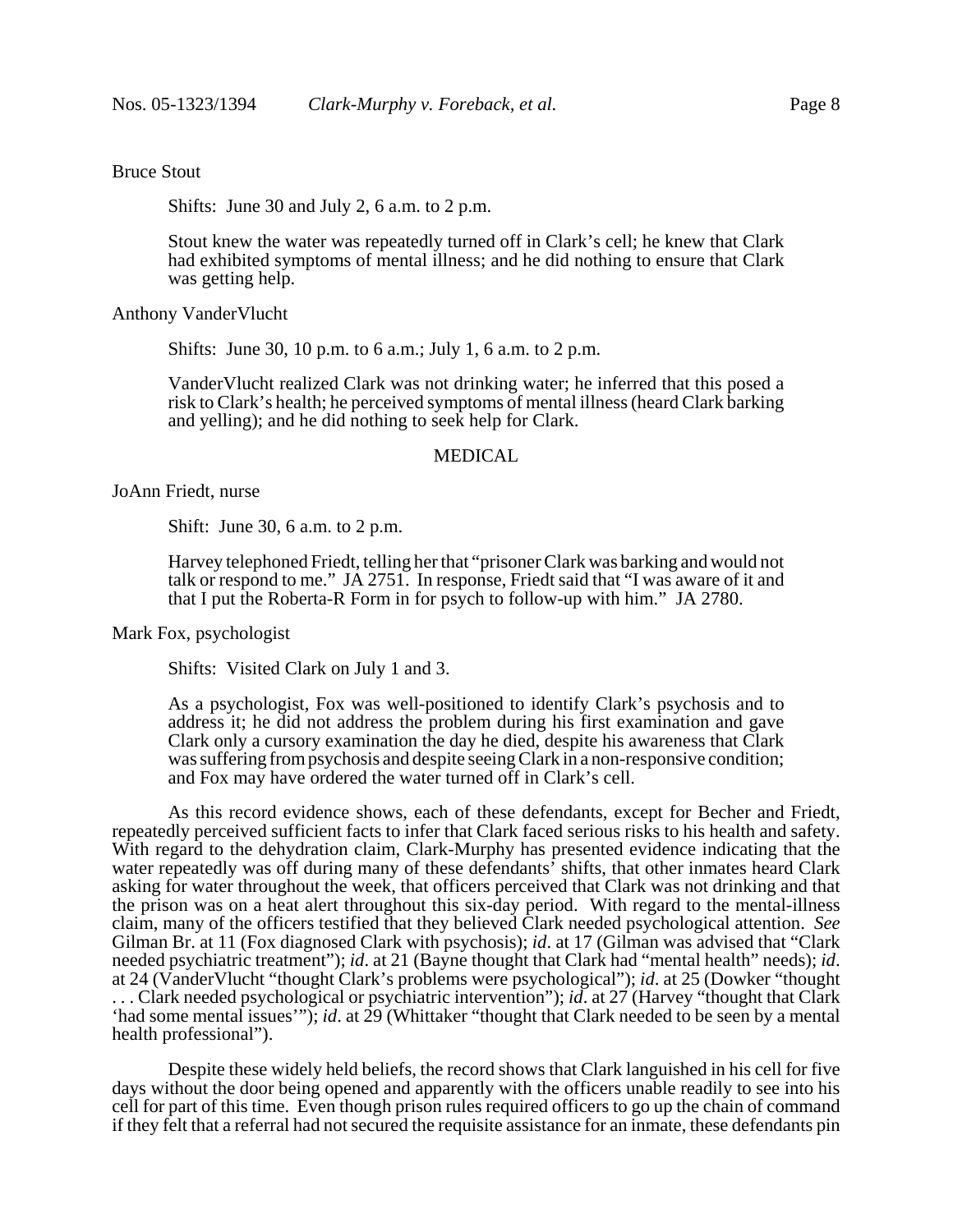much of their defense on the fact that they (or others) had completed psychological-referral forms. *See, e.g.*, JA 2599 (Lauters: "I knew that healthcare was contacted, I left it at that."). While this fact may be relevant to whether the individual defendants recklessly disregarded a risk of harm to Clark or responded reasonably to it, the fact does not suffice to establish that the defendants are entitled to qualified immunity as a matter of law at this stage of the case given their repeated interactions with Clark and repeated opportunities to assess the seriousness of the situation.

None of this, to be sure, establishes that these defendants either singly or as a group showed deliberate indifference to Clark. For summary-judgment purposes, we hold only that these 11 defendants could have perceived a substantial risk of serious harm to Clark. Whether in fact they perceived, inferred or disregarded that risk is an issue for trial. *See Farmer*, 511 U.S. at 842 ("Whether a prison official had the requisite knowledge of a substantial risk is a question of fact subject to demonstration in the usual ways . . . , and a factfinder may conclude that a prison official knew of a substantial risk from the very fact that the risk was obvious."); *see also Comstock v. McCrary*, 273 F.3d 693, 703 (6th Cir. 2001) (noting that it is "permissible for reviewing courts to infer from circumstantial evidence that a prison official had the requisite knowledge").

In contrast to these 11 defendants, Sergeant Becher and nurse Friedt worked just one 8-hour shift between Clark's seizure on June 29 and his death on July 3 or July 4. While a prison employee doubtlessly could exhibit deliberate indifference toward an inmate in the course of one shift, neither Friedt nor Becher had sufficient exposure to Clark to make out a triable issue of fact that any such wantonness occurred on their part.

Only one of Nurse Friedt's shifts (an eight-hour shift on Sunday, June 30) involved Clark. Friedt became aware of Clark's situation by way of a Roberta-R form, which mentioned "some type of seizure." JA 2784. A Roberta-R form is used only "for psychiatric or mental conditions." JA 2778. As a nurse, Friedt was not expected to become involved with mental-health issues unless the inmate was being watched for self-harm, which was not the case here. She also knew that the officers had not prepared a health-care contact sheet, a fact that was inconsistent with a medical emergency. Knowing that the hospital could have been called the night before if there had been "an imminent need for care," JA 2778, Friedt, without more, fairly could have deduced that the situation with Clark was under control. The officers on the scene had not contacted a hospital or a nurse; they instead had sought psychiatric care; and 12 hours had passed since the original incident—all prior to her arrival. Quite possibly, on this record, Friedt reasonably could have done nothing more. But she did more: She called the officer on duty in Clark's cell block (Thelen) to determine if Clark needed medical assistance. Officer Thelen informed Friedt, "All he's on is custody watch [which did not impose a responsibility on Friedt]. He does not need medical care." JA 2780. When Harvey called later, he mentioned that Clark was having psychiatric difficulties. Since she was not qualified to help an inmate with psychiatric needs, she let Harvey know that the referral to the psychiatric department had been completed. In contrast to Harvey, no allegation has been made that Friedt knew the psychiatric referral had failed to secure Clark the help he needed. No evidence indicates that Harvey or anyone else told Friedt that a psychologist or psychiatrist needed to see Clark that day, and Clark-Murphy has offered no theory of liability or damages relating to the fact that Fox did not see Clark until the next day. On these facts, it is doubtful that negligence could be proved, much less deliberate indifference.

Sergeant Becher was a relief sergeant who was filling in for another sergeant on July 1 and worked just one 8-hour shift during the six days at issue. While she learned firsthand during the shift that Clark needed psychiatric care (based on seeing him pace back and forth naked in his cell and based on hearing him offer to sell her candy canes), she responded appropriately to this observation by asking whether a psychiatric referral (a Roberta-R) had been completed for Clark. She was told that several Roberta-Rs had been completed for him. And of course earlier that day Fox (the psychologist) had paid his first visit to Clark. On this record, Becher simply did not have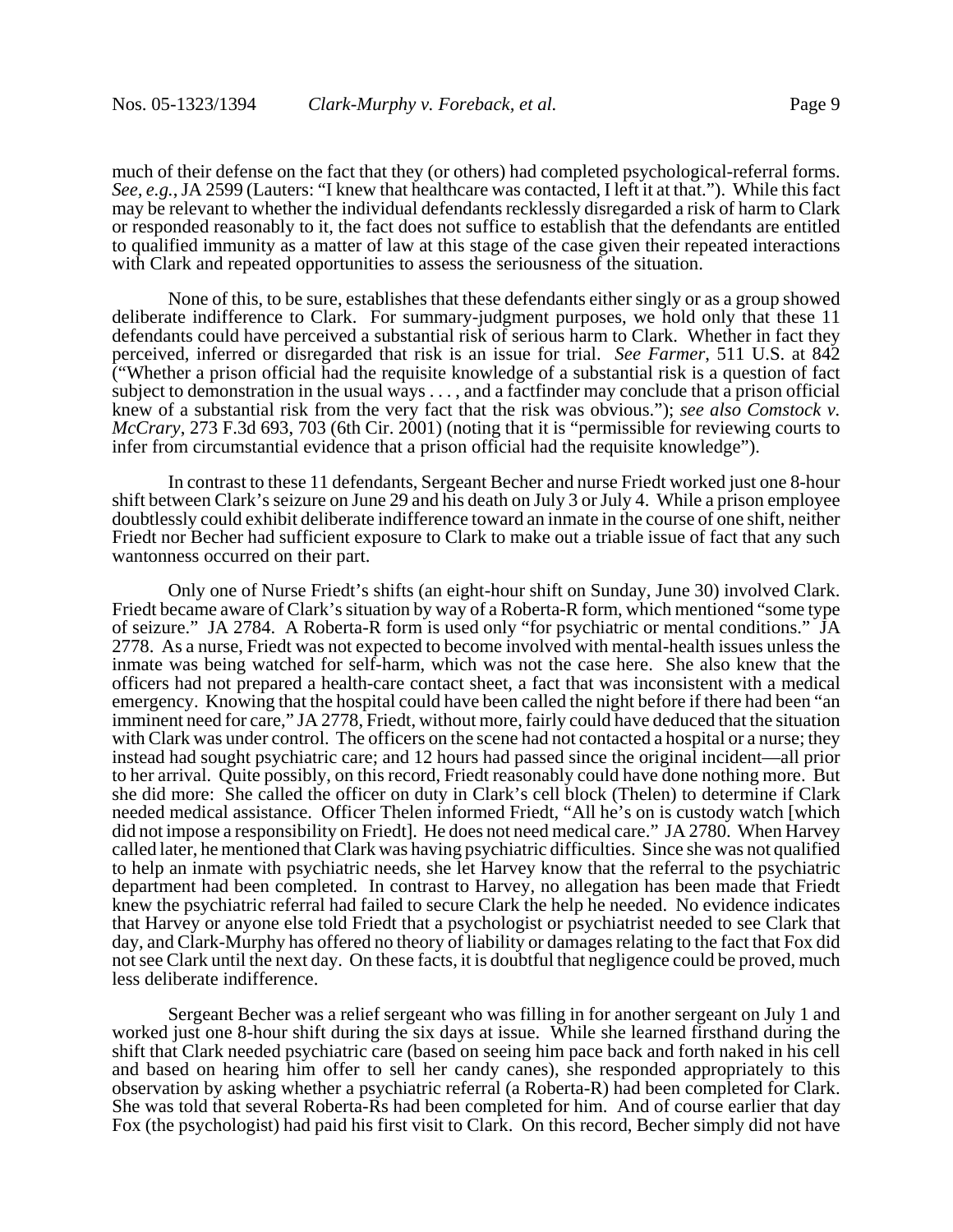the repeated opportunities that others had to know that proper mental-health care was not being provided for Clark. *See Davis v. Oakland County*, No. 96-1678, 1998 WL 180608, at \*4 (6th Cir. Apr. 7, 1998) ("It was not unreasonable" for defendant "to assume that the trained medical professional . . . would follow-up in an appropriate manner."). Nor does any evidence indicate that she was aware that he repeatedly was not drinking water (or eating food). Later during the shift, she asked an officer how Clark was doing. The officer responded that he was doing "okay" but that he had attempted to shove a pillow down his toilet. JA 210. In response, Becher asked if "they would have to shut the water off and the officer told her no, they had already done that." *Id.* To the extent this evidence shows that Becher was aware that the water to Clark's cell was turned off, it shows only that it was turned off toward the end of her shift and solely in response to an incident that temporarily would have justified shutting off the water. In the absence of other evidence that Becher was aware that Clark was not drinking (or eating) or that the water was turned off in his cell for an extended period of time, Clark-Murphy has not tenably shown that Becher recklessly ignored Clark's need for water.

Given the brief exposures of these two defendants to Clark and given the resulting absence of evidence regarding their purposeful indifference to his health and safety needs, the claims against these defendants must be dismissed as a matter of law. *See Gibson v. Matthews*, 926 F.2d 532, 535 (6th Cir. 1991) ("[P]ersonal liability on any of the defendants. . . . must be based on the actions of that defendant in the situation that the defendant faced, and not based on any problems caused by the errors of others, either defendants or non-defendants."); *see also Vance v. Peters*, 97 F.3d 987, 992 (7th Cir. 1996) ("The focus must be on whether any of the defendants had the personal involvement necessary to permit a finding of liability.").

#### B.

Having concluded that a triable issue of fact exists over whether 11 of the defendants showed deliberate indifference to Clark's health and safety needs, we turn to whether that right was clearly established in June 2002. Under *Saucier*, the "dispositive inquiry in determining whether a right is clearly established is whether it would be clear to a reasonable officer that his conduct was unlawful in the situation he confronted." 533 U.S. at 202; *Comstock*, 273 F.3d at 702; *see also Anderson v. Creighton*, 483 U.S. 635, 640 (1987) ("The contours of the right must be sufficiently clear that a reasonable official would understand that what he is doing violates that right."). "If the officer's mistake as to what the law requires is reasonable," however, "the officer is entitled to the immunity defense." *Saucier*, 533 U.S. at 205.

At the time of this incident, it should come as no surprise that Clark had a clearly established right not to be deprived of food and water. *See Kent v. Johnson*, 821 F.2d 1220, 1229 (6th Cir. 1987) (holding that "[t]he Eighth Amendment affords prisoners protection against . . . exposure to egregious physical conditions which deprive them of basic human needs"); *see also Cherrington v. Skeeter*, 344 F.3d 631, 637 (6th Cir. 2003) (noting that when the state "fails to provide for [a prisoner's] basic human needs—*e.g.*, food, clothing, shelter, medical care, and reasonable safety—it transgresses the substantive limits on state action set by the Eighth Amendment").

The same holds true for Clark's right to psychological treatment. *See Comstock*, 273 F.3d at 702 (noting that a "prison inmate has [an] Eighth Amendment right [to] be free from deliberate indifference to serious psychiatric needs"); *Greason v. Kemp*, 891 F.2d 829, 834 (11th Cir. 1990) (noting that "every reported decision handed down after *Estelle* and before [June 1985] . . . recognized that deliberate indifference to an inmate's need for mental health care is actionable on eighth amendment grounds"); *Woodall v. Foti*, 648 F.2d 268, 270 (5th Cir. 1981) (holding that an allegation that prisoner "had been denied medically necessary psychiatric care" stated a claim under the Eighth Amendment); *Inmates of the Allegheny County Jail v. Pierce*, 612 F.2d 754, 763 (3d Cir. 1979) (holding that "when inmates with serious mental ills are effectively prevented from being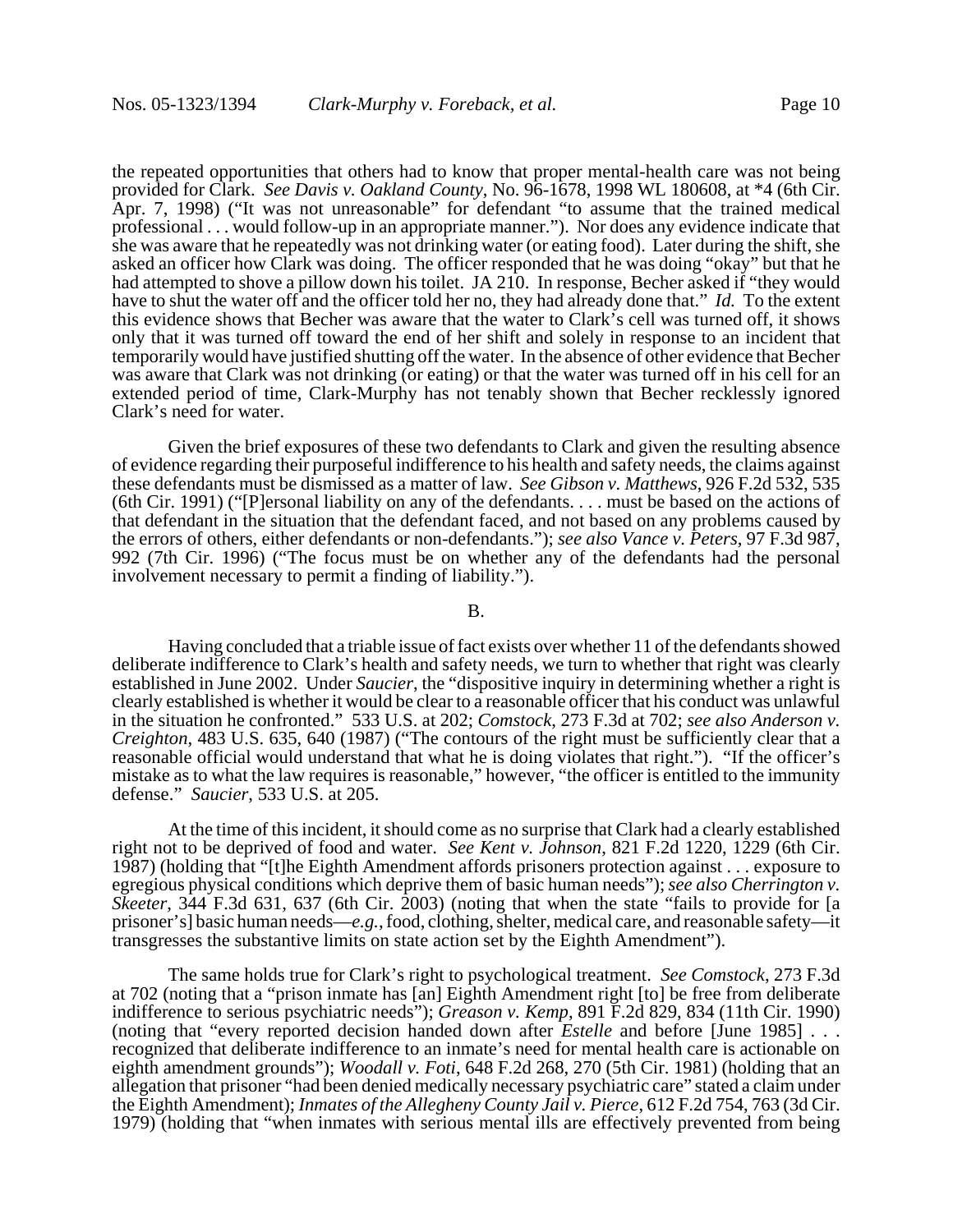diagnosed and treated . . . the system of care does not meet the constitutional requirements set forth by *Estelle*"); *see also Heflin v. Stewart County*, 958 F.2d 709, 717 (6th Cir. 1992) (holding that "[t]here can be no doubt that in 1987 existing law clearly established the right [of inmates] . . . to receive care for [ ] serious medical needs"); *Fitzke v. Shappell*, 468 F.2d 1072, 1076 (6th Cir. 1972) (holding that "fundamental fairness and our most basic conception of due process mandate that medical care be provided to one who is incarcerated and may be suffering from serious illness").

As the above cases suggest and as the following cases confirm, the defendants' distinction between medical care and psychological care—"prisoner Clark showed signs that he needed psychological or psychiatric help, not medical help," Foreback Br. at 36—does not protect them from liability. *See Horn v. Madison County Fiscal Court*, 22 F.3d 653, 660 (6th Cir. 1994) ("[P]sychological needs may constitute serious medical needs."); *Davis*, 1998 WL 180608, at \*4 ("Medical needs encompass treatment for mental illness."); *see also Partridge v. Two Unknown Police Officers of Houston*, 791 F.2d 1182, 1187 (5th Cir. 1986) ("A serious medical need may exist for psychological or psychiatric treatment, just as it may exist for physical ills."); *Pierce*, 612 F.2d at 763 ("Although most challenges to prison medical treatment have focused on . . . physical ills, we perceive no reason why psychological or psychiatric care should not be held to the same standard."); *Bowring v. Godwin*, 551 F.2d 44, 47 (4th Cir. 1977) ("We see no underlying distinction between the right to medical care for physical ills and its psychological or psychiatric counterpart.").

Neither are the defendants correct in contending that Clark-Murphy cannot prove "proximate cause between their actions and Clark's death." Gilman Br. at 50. The claimant need only demonstrate a link between each defendant's misconduct and Clark's *injury*, which may include his death as well as the "pain and suffering," JA 25, that preceded his death. *See, e.g.*, *Boretti v. Wiscomb*, 930 F.2d 1150, 1154 (6th Cir. 1991) (holding that "physical pain and mental anguish [suffered] during the time he was denied [treatment] . . . . may constitute cruel and unusual punishment within the meaning of the Eighth Amendment"); *Westlake v. Lucas*, 537 F.2d 857, 860 (6th Cir. 1976) (holding that "a prisoner who is needlessly allowed to suffer pain when relief is readily available does have a cause of action against those whose deliberate indifference is the cause of his suffering").

One of the defendants (Whittaker) claims the complaint does not contain any allegations against her, requiring that she be dismissed from the case. Not true. The complaint lists Whittaker as a defendant; it alleges that the defendants, including Whittaker, observed Clark's deteriorating condition and failed to seek treatment; and the summary-judgment evidence shows that a triable issue of fact exists over Whittaker's alleged indifference.

# III.

For these reasons, we affirm the denial of qualified immunity as to 11 of the defendants (Gilman, Whittaker, Wise, Harvey, Lauters, Bayne, Dowker, Foreback, Stout, Vandervlucht and Fox) but reverse as to 4 of them (Dyer, Wakefield, Becher and Friedt), and remand for further proceedings consistent with this opinion.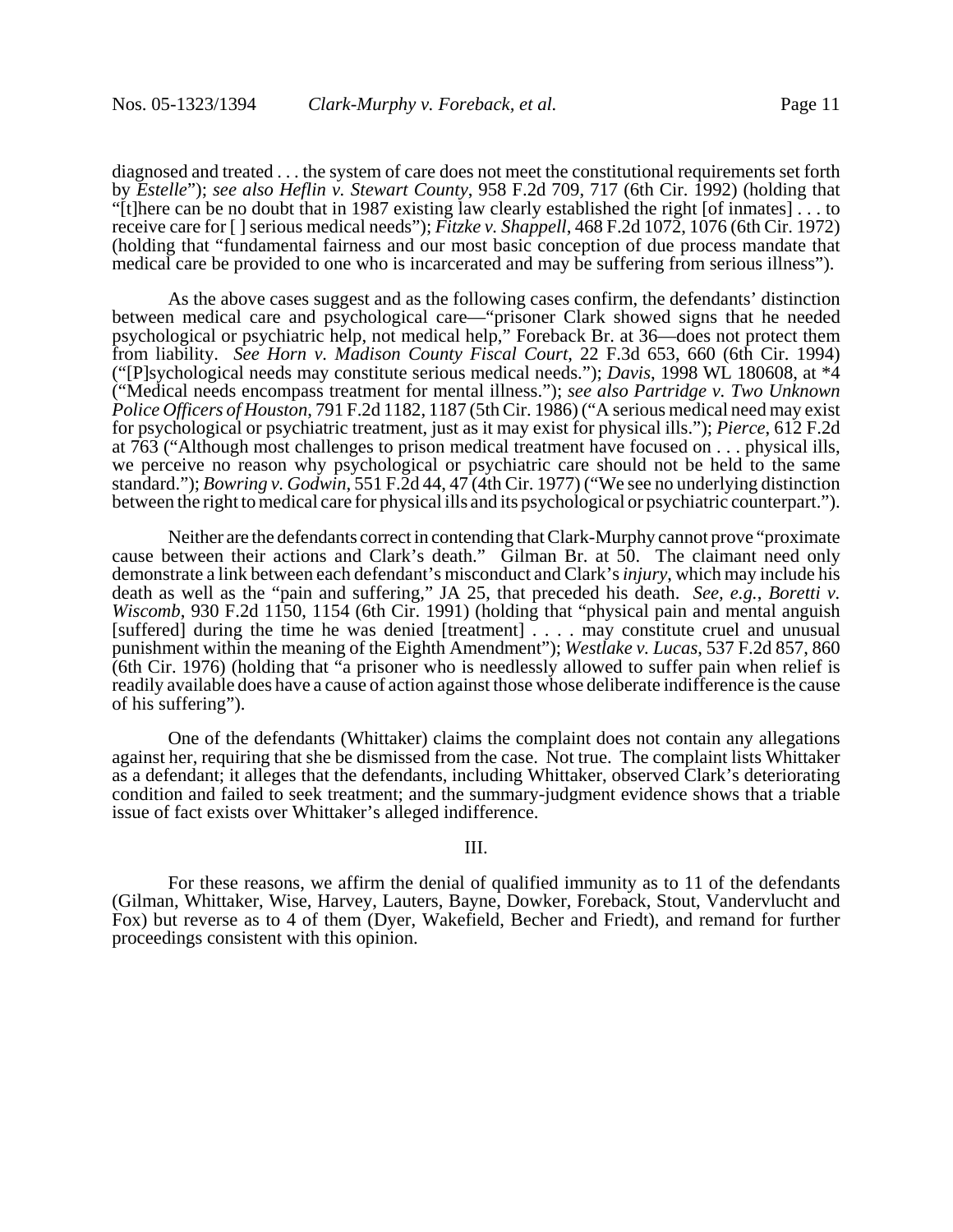# **CONCURRING IN PART, DISSENTING IN PART \_\_\_\_\_\_\_\_\_\_\_\_\_\_\_\_\_\_\_\_\_\_\_\_\_\_\_\_\_\_\_\_\_\_\_\_\_\_\_\_\_\_\_\_\_\_\_\_\_\_\_\_**

**\_\_\_\_\_\_\_\_\_\_\_\_\_\_\_\_\_\_\_\_\_\_\_\_\_\_\_\_\_\_\_\_\_\_\_\_\_\_\_\_\_\_\_\_\_\_\_\_\_\_\_\_**

KAREN NELSON MOORE, Circuit Judge, concurring in part and dissenting in part. I dissent in part because I would affirm the denial of qualified immunity for JoAnn Friedt and Rina Becher for the following reasons.

The majority's reliance on the brevity of Friedt's one-shift-long involvement with Clark to decide that Friedt was entitled to qualified immunity erroneously disregards other factors relevant to this inquiry, such as the Defendant's position and expertise and the severity of distressing behavior that she saw Clark display. Friedt's awareness of Clark's seizure, which was noted on the Roberta-R Form that Friedt received and read, carries enhanced significance because she is a registered nurse who admitted at her deposition that seizures can be "life[-]threatening" and that she could not assess whether the seizure was of medical concern without seeing Clark. Joint Appendix at 2782 (Friedt Dep. at 38). Although the majority further concludes that Friedt did not ignore a serious risk to Clark's health because Officer Thelen told Friedt that Clark did not require medical care, Friedt knew that Thelen did not have medical expertise, and given Friedt's own training, Friedt should have taken further action to assess Clark's health. The majority's conjecture that "[q]uite possibly, on this record, Friedt reasonably could have done nothing more,"**<sup>1</sup>** Majority Opinion ("Maj. Op.") at 9, is flatly contradicted by the record. Friedt herself testified that when she gets a call from a resident unit officer regarding a medical concern relating to a prisoner, as she did from Sergeant Mike Harvey, she has three options: talking to the prisoner on the phone, seeing the prisoner on his unit, or having the prisoner come to the clinic. In this instance, Friedt chose none of these courses of conduct, and instead, opted to do nothing.

The majority attempts to absolve Friedt's inaction by asserting that Friedt had no responsibility to respond to a prisoner's potentially life-threatening health risk because she was made aware of this risk by prison paperwork that is ordinarily used for psychological rather than medical health issues. This amounts to a rule that a prison's medical-care personnel can turn a blind eye to health-care concerns placed before them. This is precisely what the Eighth Amendment disallows: "deliberate indifference" to "a substantial risk of serious harm" to a prisoner's health. *Farmer v. Brennan*, 511 U.S. 825, 837 (1994). Friedt, a medical professional, ignored a fact that she knew indicated a potential serious health risk — a seizure — that may have required immediate medical care. Therefore, that a health-care contact sheet had not been prepared and that the hospital was not contacted is irrelevant in the face of concrete facts that Clark might have been confronting a serious health risk that required prompt medical attention.

Regardless of whether and when Psychologist Mark Fox or any other mental health professional saw Clark, because Friedt knew of Clark's seizure, she knew that he may have required *medical* attention.**<sup>2</sup>** As in *Comstock v. McCrary*, the circumstances reveal that Friedt should have

<sup>&</sup>lt;sup>1</sup>The majority's willingness to infer facts in favor of Defendant Friedt, a moving party, as evidenced by this statement and the majority's assumption that Friedt "could have deduced that the situation with Clark was under control," Maj. Op. at 9, contravenes our obligation, in reviewing the grant of a motion for summary judgment, to "view all the facts and the inferences drawn therefrom in the light most favorable to the nonmoving party." *Cockrel v. Shelby County Sch. Dist.*, 270 F.3d 1036, 1048 (6th Cir. 2001).

**<sup>2</sup>** The majority notes that the Plaintiff "has offered no theory of liability or damages relating to the fact that [Psychologist] Fox did not see Clark until the next day." Maj. Op. at 9. This reasoning seems out of place given that the majority does not require the Plaintiff to make such a robust showing of specific causation and damages regarding the other Defendants in this case. In fact, the majority expressly criticizes that "defendants pin much of their defense